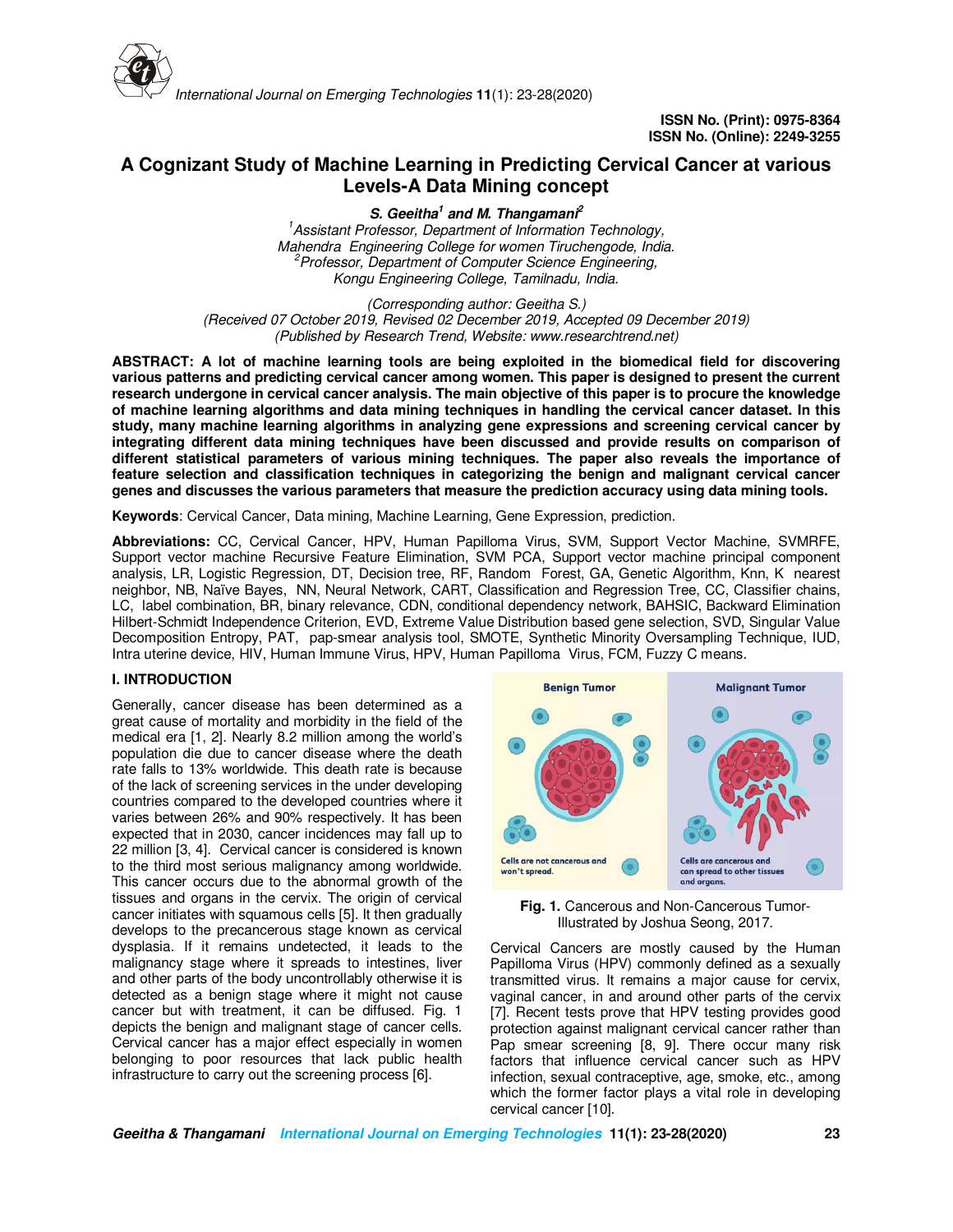Screening plays a major part in identifying the progress of cervical cancer which mainly includes four tests namely Pap smear test, biopsy test, schiller test, and Hinslemann test. With the help of these screening associated with the risk factors, cervical cancer can be easily analyzed.

In machine learning a large volume of data can be well normalized using preprocessing analysis which can be easily accessible for cancer detection. Cervical data set can be downloaded from Herlev University hospital, kaggle, Bilkent university and Hacetepe university hospital, and risk factor dataset can be downloaded from UCI repository (from Hospital Universitario de Caracas) [11] containing Geo accession number for each series of dataset such as GSE5787, GSE3578, GSE10372, etc. with different expression platform that comprises Affymetrix Human Genome, Human Whole Genome Bioarray, SentrixHuman-6 Expression Bead Chip respectively. There exists some predefined gene dataset titled BIOCARTA, KEGG and REACTOME belonging to the category Pathway [12]. Besides text datasets, image data sets are also available such as the Herlev dataset, Haceptte data set. Machine learning algorithms have become a growing trend in the biomedical field. In this paper, we present a review of various machine learning models implemented in cervical cancer predictions and its prognosis factor. Feature selection in cancer genes is made dependent on certain treatment which paves the way to a clinical decision for cervical cancer patients [13]. Here, we discuss various types of machine learning tools integrated along with the cervical cancer dataset and also examine the performance measure of various algorithms implemented relevant to the feature analyzes.

Generally, machine learning models have occupied its space in the biomedical area with many tremendous applications where it makes it search in the ndimensional space for the given dataset samples using a variety of techniques and algorithms [14]. Process analytics model can be implemented with a machine which is self-automated and used for taking dynamic decision that can be enhanced using big data with IOT [15]. Supervised learning includes a labeled set of training data whereas unsupervised learning includes non labeled dataset. Machine learning methods comprises many different techniques for converting the raw data suitable for further process such as preprocessing to fit properly into the model. It also includes some approaches such as dimensionality reduction, feature extraction and feature selection using both classification and clustering algorithms. Support Vector Machine (SVM), Logistic Regression, Random Forest, Decision Tree (DT), Naïve Bayes (NB), k-Nearest Neighbour (kNN), Neural Network (NN), Genetic Algorithm (GA) are categorized as classification techniques in data mining [16]. K-means clustering, Density-based spatial clustering, hierarchical clustering, Expectation maximization clustering comes under clustering techniques.

# **II. MATERIALS AND METHODS**

Many surveys on cervical cancer data are taken from Geo data set which contains thousands of samples with different series under different platform id from which each sample contains thousands of subsamples with different stages of cancer such as benign and malignant tumors. Table 1 shows comparison analysis of different classification techniques used for cancer classification.

| <b>Paper Title</b>                          | Data source                                                          | <b>Technique</b>                                                                                        | <b>Proposed Model</b>                                                                                                                            | Limitations                                                                                                                                      | Performance                                        |
|---------------------------------------------|----------------------------------------------------------------------|---------------------------------------------------------------------------------------------------------|--------------------------------------------------------------------------------------------------------------------------------------------------|--------------------------------------------------------------------------------------------------------------------------------------------------|----------------------------------------------------|
| Kourou et al., (2015)<br>$[17]$             | Clinical, Pathologic<br>cervical cancer<br>data from 168<br>patients | SVM, Hold out method,<br><b>BN</b>                                                                      | SVM produces more<br>accurate prediction<br>accuracy than compared<br>to other models                                                            | Efficient techniques<br>needed for<br>integration of<br>multidimensional &<br>heterogeneous<br>data                                              | 68%<br>accuracy                                    |
| Lakshmi and<br>Krishnaveni (2016)<br>$[18]$ | Images from<br><b>Herlev University</b><br>database                  | Mining techniques<br>such as Multilayer<br>perceptron, Bayes<br>Classifier, SVM<br>classifier, Bayesnet | Dimensionality reduction<br>of a feature set is done<br>with correlation-based<br>techniques with seven<br>class classifier with 11<br>features  | Only 11 features<br>are extracted for<br>classification and<br>these selected<br>features are class -<br>dependent                               | 90%<br>accuracy                                    |
| Wu and Zhou (2017)<br>$[19]$                | Dataset collected<br>at hospital<br>'Uiversitario de<br>Caracas'     | <b>SVM Classification</b><br>method with SVM-RFE<br>and SVM-PCA                                         | SVM-RFE and SVM-PCA<br>reduces the number of<br>features that improved<br>the classification speed                                               | Both methods bare<br>high computational<br>costs                                                                                                 | 93.79%<br>accuracy                                 |
| Ceylan and Pekel<br>$(2017)$ [20]           | <b>UCI Repository</b>                                                | MEKA tool, Multilabel<br>Classification<br>methods(NB,SMO,J48<br>and RF)                                | Classifier Chains(CC) &<br>label combination(LC)<br>were implemented with<br>Hamming Loss and Rank<br>Loss that produced<br>different results    | The evaluation<br>measures were not<br>satisfied with J48-<br>binary<br>relevance(BR) and<br>$J48-$<br>CDN(conditional<br>dependency<br>network) | 80%<br>accuracy                                    |
| Benazir and<br>Nagarajan (2018) [21]        | <b>UCI Repository</b>                                                | Genetic Algorithm,<br>Particle Swarm<br>Optimization, Ant<br><b>Colony Optimization</b>                 | By ANN and MLP back<br>propagation algorithm<br>outperforms in classifying<br>the features into a normal<br>abnormal stage of<br>cervical cancer | Only Mean Square<br>Error and<br>Regression values<br>are compared                                                                               | Produces<br>less error<br>rate. MSE-<br>1.2365e-13 |
| Kaur and Ginige                             | Kaggle data set                                                      | K-NN, SVM, Logistic                                                                                     | ANN and ensemble-                                                                                                                                | Annotated data                                                                                                                                   |                                                    |

**Table 1: Survey on Machine learning techniques in classifying cervical cancer data.** 

**Geeitha & Thangamani International Journal on Emerging Technologies 11(1): 23-28(2020) 24**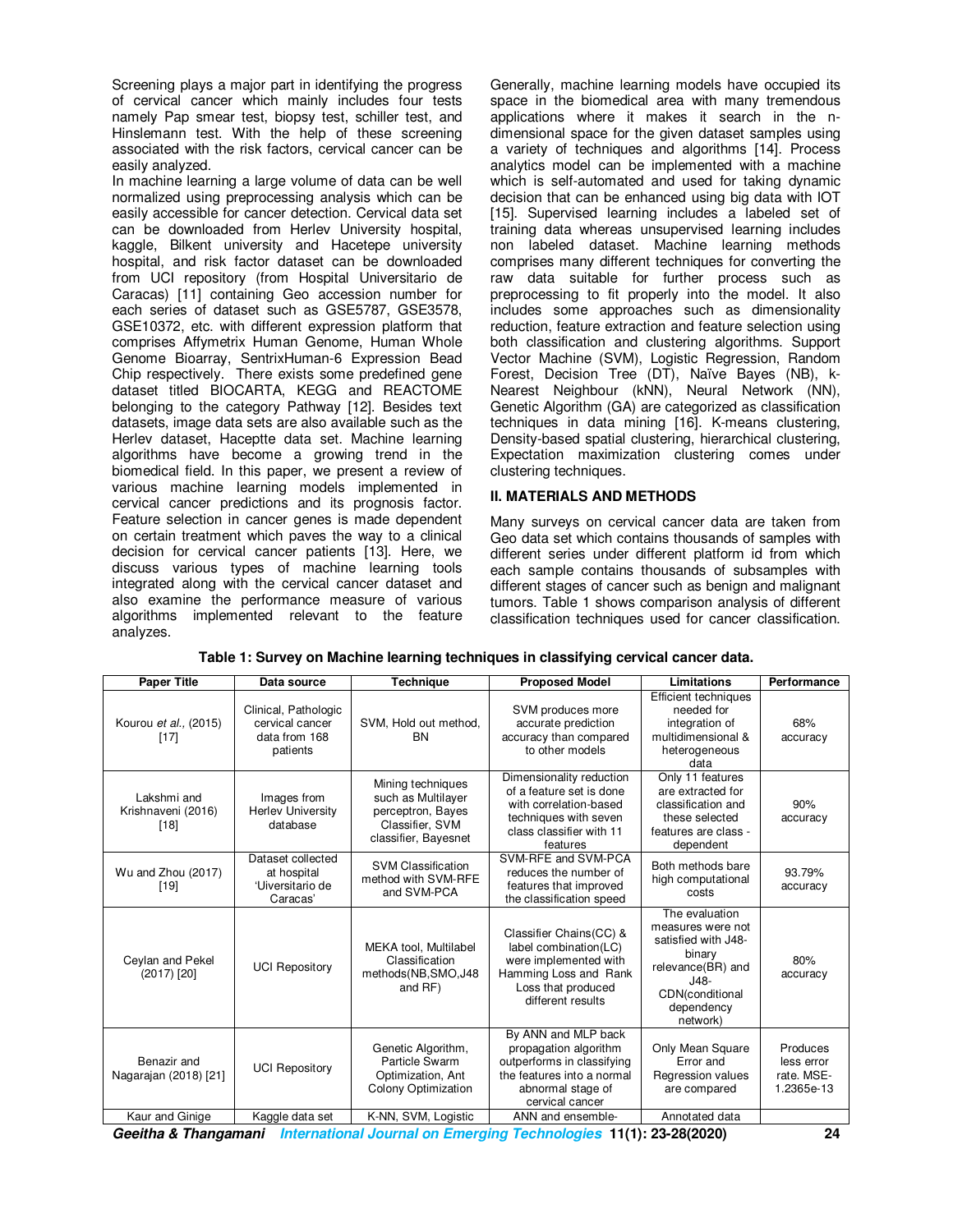| $(2018)$ [22]                       | consisting of 1428<br>samples with 714<br>benign and 714<br>malignant samples<br>with 29 attributes<br>each | regression, ANN,<br>Decision Tree and<br>Ensemble bagged<br>based classifiers                                                                                                                                                                         | based classifiers<br>outperform<br>other classifiers in terms<br>of Precision, recall,<br>F1score, and accuracy            | was not available,<br>Data available in<br>small size                                  | 93%<br>accuracy     |
|-------------------------------------|-------------------------------------------------------------------------------------------------------------|-------------------------------------------------------------------------------------------------------------------------------------------------------------------------------------------------------------------------------------------------------|----------------------------------------------------------------------------------------------------------------------------|----------------------------------------------------------------------------------------|---------------------|
| Tarek et al., (2017)<br>[23]        | Leukemia dataset.<br>Colon dataset and<br>Breast cancer<br>dataset                                          | KNN Classifier,<br><b>Backward Elimination</b><br>Hilbert-Schmidt<br>Independence<br>Criterion(BAHSIC),<br>Extreme Value<br>Distribution based<br>gene selection(EVD),<br>Singlular Value<br>Decomposition Entropy<br>gene selection (SVD<br>Entropy) | Ensemble system<br>outperforms among the<br>performance of another<br>base classifier                                      | Only one classifier<br>is used as base<br>member                                       | Error rate<br>0.00% |
| Alam <i>et al.</i> , (2019)<br>[24] | UCI repository                                                                                              | SMOTE Technique,<br>Boosted Decision Tree,<br>Decision jungle,<br>Decision forest                                                                                                                                                                     | Boosted decision Tree<br>outperformed in<br>prediction ability.<br>Imbalance data set<br>problem solved by<br><b>SMOTE</b> | AUROC curve<br>disqualified the<br>predictive qualifiers                               | 94%<br>accuracy     |
| William et al., (201)<br>$[25]$     | Harlev pap-smear<br>images, Mbarara<br>Regional Referral<br>Hospital                                        | <b>WEKA</b> segmentation<br>Classifier, Sequential<br>Elimination Approach,<br>Fuzzy C-means<br>Algorithm                                                                                                                                             | <b>PAT</b> reduces the<br>screening work, analyzes<br>full pap smear                                                       | The cost of PAT<br>seems to be high to<br>meet the needs of<br>developing<br>countries | 98.88%<br>accuracy  |



**Fig. 2.** Flow diagram for cervical cancer Data Classification.

Fig. 2 shows the four phases in classifying cervical cancer data that include data acquisition, cervical cancer analysis, classification and diagnosis where the first phase explains the sources of cervical cancer dataset, the second phase depicts three processes that

comprise feature selection, feature extraction, preprocessing. The Third phase includes the different classifiers implemented for classifying the cervical gene dataset. And the fourth phase detects the stages of cancer and proceeds with diagnosis and treatment. Cervical cancer dataset can be downloaded from the UCI machine learning repository. The dataset contains 36 attributes among which attributes that hold Boolean values are depicted in Table 2.

### **Table 2: Boolean attributes of cervical cancer dataset.**

| S.No. | <b>Attributes of Cervical cancer</b> |
|-------|--------------------------------------|
| 1.    | Smokes                               |
| 2.    | <b>Hormonal Contraceptives</b>       |
| 3.    | <b>IUD</b>                           |
| 4.    | Condylomatosis                       |
| 5.    | Cervical condylomatosis              |
| 6.    | Vaginal condylomatosis               |
| 7.    | Vulvo- perineal condylomatosis       |
| 8.    | Syphillis                            |
| 9.    | pelvic inflammatory disease          |
| 10.   | genital herpes                       |
| 11.   | molluscum contagiosum                |
| 12.   | <b>AIDS</b>                          |
| 13.   | HIV                                  |
| 14.   | <b>Hepatitis B</b>                   |
| 15.   |                                      |

The proposed method mainly focuses on KNN and SVM besides the existing classifiers such as ANN, GA, CART etc. But they fail to predict the key genes to identify the cervical cancer stage which is done by MLP where gene network is constructed to identify the specific feature of the cancer genes. In preprocessing, balancing the data is handled by SMOTE. The following algorithm is used to predict the accuracy of the classifier from the cancer dataset.

Step 1: Preprocessing using KNN and FCM.

Step 2: Dataset balancing is carried out by SMOTE method.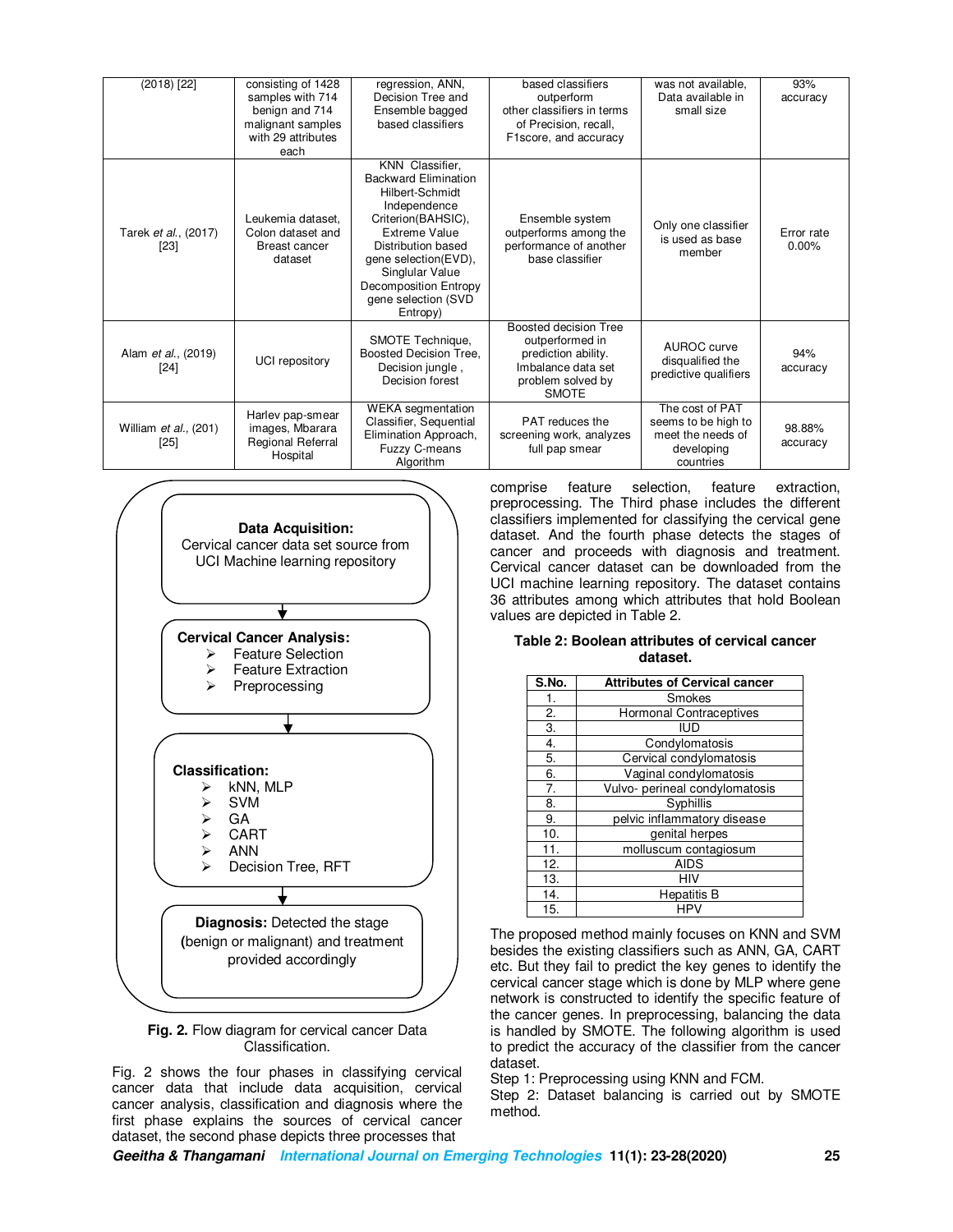Step 3: Identifying the key genes using network construction.

Step 4: Calculate the fitness value for training and testing samples.

(i) Choose k samples for which training samples are generated  $(S_{tr})$ 

(ii) Mean while testing samples are taken separately  $(S_{ts})$ .

(iii) Find the correlation between two samples using Euclidean distance such as

 $((Str_1 - St_{s1})^p + (S_{tr2} - St_{s2})^p)^{1/p},$ 

where p takes the value 2 as a fitness value.

Step 5: Feature genes are selected with MLP classifier.

Step 6: Cervical cancer genes are classified using an SVM classifier.

Many classification models were performed on the cervical cancer data set and their performance was evaluated based on a few metrics such as precision, recall, accuracy, etc.

#### **III. RESULTS AND DISCUSSION**

Table III shows the evaluation of the different classifier models implemented in various papers on the cervical cancer dataset based on the performance parameters. In author carried out 10 independent runs for testing the models using the variables such as pathologic stage, pathologic T, Cell Type and RT (Regulatory T cells) target [15]. In classification accuracy is obtained by computing TPR (True Positive Rate) and TNR (True Negative Rate) [16]. In produced accuracy by classifying the segmented MRI images into normal and abnormal cervical cancers with three different metrics among which accuracy produces 93% [17]. In performance of the classifier is obtained using four measures such as accuracy, exact match ratio, hamming loss and rank loss [18]. In the classifier accuracy is predicted based on correct and incorrect classification of the benign and malignant cervical samples using confusion matrix [20]. In classification is done using 3 or 5 nearest neighbors which is given as input to BAHSIC algorithm and produced the accuracy result of about 94% [21]. In classification accuracy is achieved using different target variables of cervical cancer risk factors and by using SMOTE algorithm that solves the imbalanced dataset problem [22]. Fig. 3 shows the comparative analysis of the various models based on their accuracy.

**Table 3: Performance comparison of various Models.**

| <b>Authors</b>                          | Data mining models            | Accuracv |
|-----------------------------------------|-------------------------------|----------|
| Santhoshkumar<br>et al., (2019) [15]    | SVM, Holdout method, BN       | 68%      |
| Sarvaiya et al.,<br>(2019) [16]         | MLP.SVM, BN                   | 90%      |
| Kourou et al.,<br>(2015) [17]           | SVM-RFE, SVM-PCA              | 93%      |
| Lakshmi &<br>Krishnaveni<br>(2016) [18] | <b>NB. SMO. J48</b>           | 80%      |
| Ceylan and<br>Pekel (2017) [20]         | ANN, Ensemble baged tree      | 93%      |
| Benazir and<br>Nagarajan<br>(2018) [21] | SMOTE, Boosted DT, DF         | 94%      |
| Kaur and Ginige<br>(2018) [22]          | <b>WEKA</b> segmentation, FCM | 98%      |

**Datamining Models Vs Accuracy**



**Fig. 3.** Performance of various data mining models with cervical cancer dataset.

Machine learning techniques mainly focus on a particular model that performs various processes such as classification, prediction, selection, estimation, etc., The most probably implemented technique in machine learning is a classification method where training and testing are undergone with the given dataset. The former technique mainly produces some errors on the training data and expected errors in the testing data. A classification model is dependent on its training set rather than the training error and also in classifying the instances. If the classification model is properly obtained in the machine learning technique then it becomes easy to estimate its performance by analyzing the metric parameters. Classification accuracy varies in terms of algorithms also. Table 4 shows the performance of the different classifiers. In this study, the performance of the algorithm varies with different parameters. SVM produces 50% precision and 87% recall, KK produces 84% precision and 90% Recall value. ANN produces 93% precision and 76% recall value. Similarly, other algorithms follow. Among all Ensemble bagged tree outperform by producing 95% of precision and 91% of recall. Fig. 4 shows the performance metrics of different classifiers in terms of precision and recall.

**Table 4: Classifiers Performance in terms of Precision and Recall.** 

| Classifier           | <b>Precision</b> | Recall |
|----------------------|------------------|--------|
| <b>SVM</b>           | 50%              | 87%    |
| kNN                  | 84%              | 90%    |
| ANN                  | 93%              | 76%    |
| Logistic Regression  | 58%              | 48%    |
| Ensemble Bagged tree | 95%              | 91%    |
| <b>Decision Tree</b> | 88%              | 89%    |

Training samples are generated using different classifiers in terms of 10, 20, 30, 40 and 50 and taken for various parametric comparisons [Table 5] and measured in terms of Precision, Recall and Accuracy where for all training dataset, SVM classifier produced higher accuracy compared to other methods. Fig. 5 shows five methods for a different number of data samples that produce the metric measures.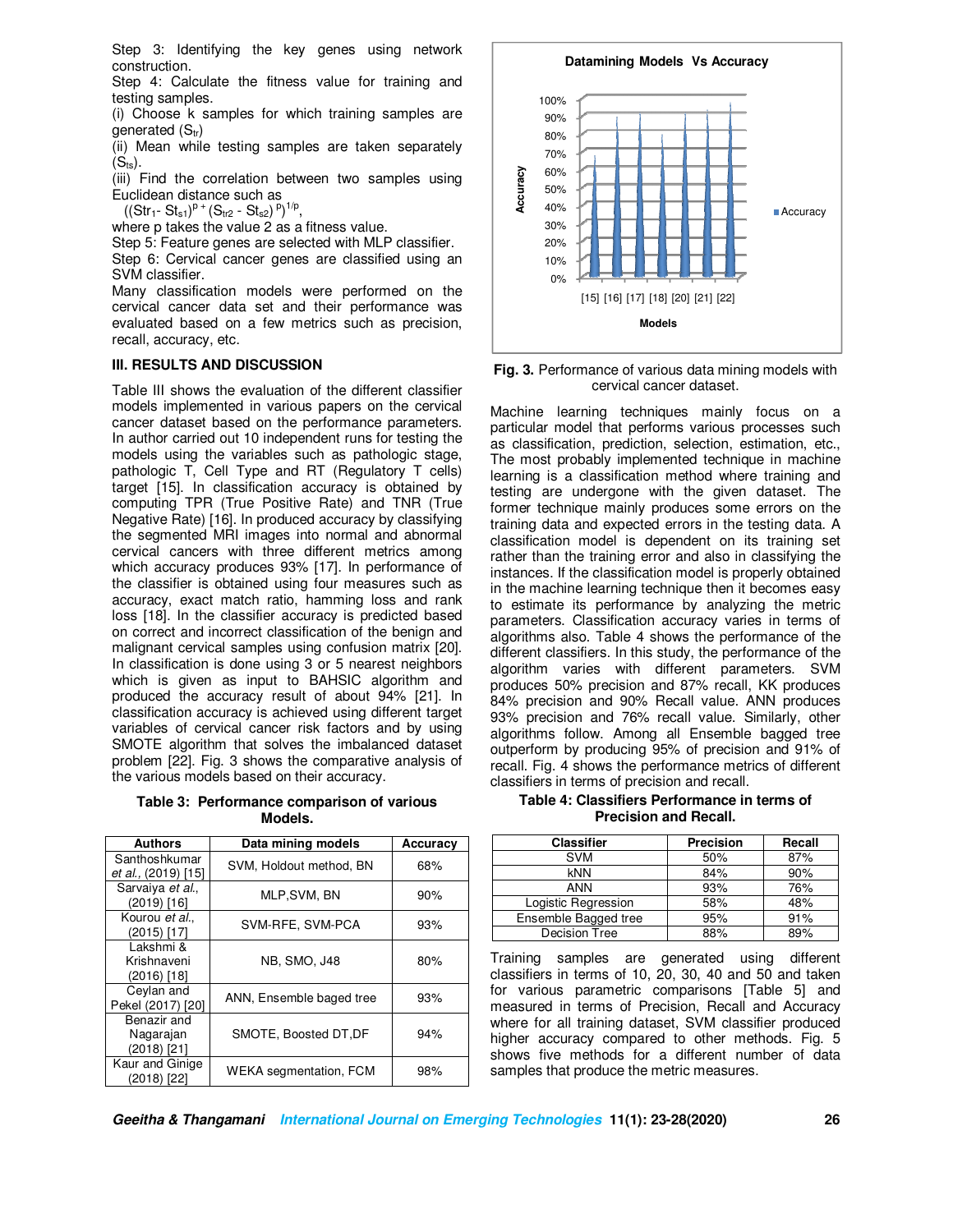

**Fig. 4.** Comparative Analysis in terms of Precision and Recall.

**Table 5: Parameter versus number of Samples.** 

| <b>Training</b><br><b>Samples</b> | <b>Methods</b> | <b>Precision</b> | Recall | Accuracy |
|-----------------------------------|----------------|------------------|--------|----------|
| 10                                | <b>SVM</b>     | 0.85             | 0.75   | 0.95     |
| 20                                | <b>kNN</b>     | 0.74             | 0.8    | 0.87     |
| 30                                | NΒ             | 0.65             | 0.76   | 0.91     |
| 40                                | CART           | 0.9              | 0.67   | 0.92     |
| 50                                |                | 0.8              | 0.7    | 0.9      |



**Fig. 5.** Parameter versus Methods.

Table 6 shows the prediction accuracy of different classifiers. SVM and Logistic regression provide 50% to 56% of accuracy. Algorithms such as Naïve Bayes, KNN, ANN and decision tree provide 80% to 88% accuracy. MLP and ensemble bagged tree produces an accuracy of 90% to 93%. CART and Random forest classifier outperforms by obtaining 94% accuracy comparing with other algorithms**.** Fig. 6 shows the classification analysis in terms of prediction accuracy for different data samples.

| Table 6: Prediction Accuracy of different classifiers. |  |  |  |
|--------------------------------------------------------|--|--|--|
|--------------------------------------------------------|--|--|--|

| S.No. | <b>Classifiers</b>   | <b>Prediction Accuracy</b> |
|-------|----------------------|----------------------------|
|       | <b>SVM</b>           | 50%                        |
| 2.    | Logistic Regression  | 56.70%                     |
| 3.    | <b>ANN</b>           | 82.40%                     |
| 4.    | <b>kNN</b>           | 86.70%                     |
| 5.    | <b>Decision Tree</b> | 88.90%                     |
| 6.    | Ensemble bagged tree | 93.10%                     |
| 7.    | Naïve Bayes          | 80.20%                     |
| 8.    | CART                 | 94%                        |
| 9.    | <b>MLP</b>           | 90%                        |
| 10    | Random Forest        | 94%                        |



**Fig. 6.** Classification analysis in cervical cancer Gene data set.

# **IV. CONCLUSION**

In this paper, a comparative analysis of the machine learning models associated with classification techniques is been presented. Machine learning concepts have achieved a significant perception in the research areas by deploying multiple classification methods and their techniques. This paper assesses various classifiers and also machine learning models comparatively by analyzing the performance of methods using metric parameters such as precision, recall, and accuracy. With the cervical cancer dataset downloaded from the UCI browser, many algorithms implemented for feature selection and classification. The proposed method also survey on various models implemented from the year 2015 to 2019 where a different set of algorithms have been proposed in each paper. Machine learning models such as hold out method, Backward Elimination Hilbert-Schmidt Independence Criterion (BAHSIC), Singular value decomposition Entropy gene selection (SVD Entropy), SMOTE technique, J48, Random tree forest, Boosted Decision tree, Sequential elimination approach, and Classifiers such as SVM, Naive Bayes, Logistic regression, KNN, ANN, MLP, WEKA segmentation classifier, etc., have been implemented. For feature selection Particle swarm optimization, Extreme Value Distribution based gene selection (EVD), Ant Colony Optimization have been furnished in this study. The proposed model presents comparative analysis of various classifiers produced in terms of metric measures. Though various algorithms such as SVM, KNN, NB, CART, and Random Forest are implemented for cancer classification, the proposed model proves that SVM produces higher prediction accuracy along with KNN and SMOTE deployed for imbalanced data. The specified classifiers and algorithms reveal the fact that machine learning models have significant implications in medical science, especially in cancer analysis and diagnosis.

# **V. FUTURE SCOPE**

Machine learning is considered as best pathologist for cancer disease prediction as the clinical decision. Besides cervical cancer prediction, feature selection and extraction becomes a major challenge in cancer analysis. Thus this work can be taken for deep learning with large number of dataset with dimensionality reduction.

**Geeitha & Thangamani International Journal on Emerging Technologies 11(1): 23-28(2020) 27**